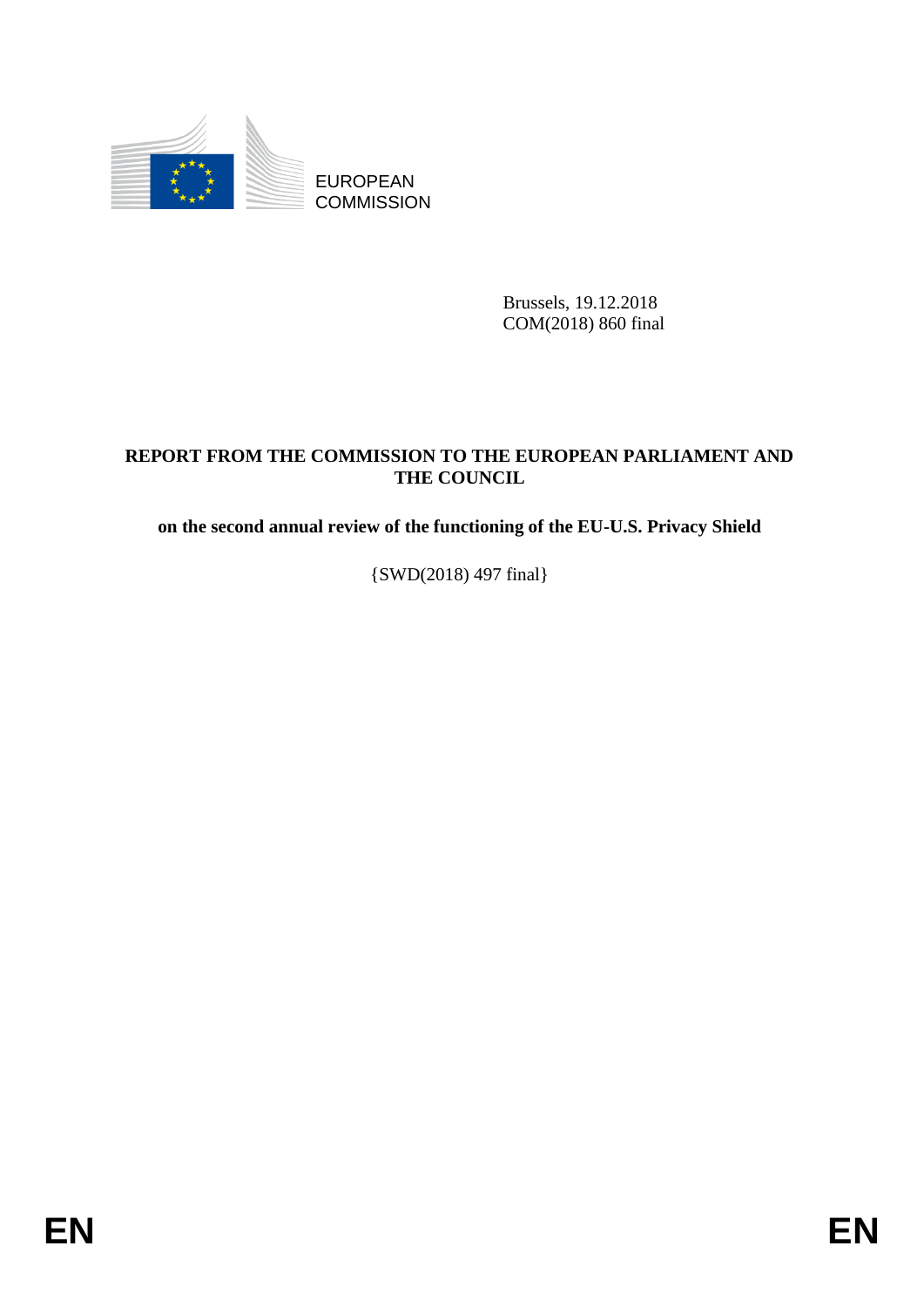## **1. THE SECOND ANNUAL REVIEW – PURPOSE, PREPARATION AND PROCESS**

On 12 July 2016, the Commission adopted a Decision (the "adequacy decision") in which it found that the EU-U.S. Privacy Shield (the "Privacy Shield") ensures an adequate level of protection for personal data that has been transferred from the EU to organisations in the U.S.<sup>1</sup> The adequacy decision notably provides for an annual evaluation of all aspects of the functioning of the framework by the Commission. The first annual review took place on 18 and 19 September 2017 in Washington, D.C., and on 18 October 2017 the Commission adopted its report to the European Parliament and the Council,  $2$  accompanied by a Commission Staff Working Document (SWD(2017)344 final).<sup>3</sup>

On the basis of its findings from the first review, the Commission concluded that the U.S. continued to ensure an adequate level of protection for personal data transferred under the Privacy Shield from the Union to organisations in the U.S. At the same time, the Commission considered that the practical implementation of the Privacy Shield framework could be further improved in order to ensure that the guarantees and safeguards provided therein continued to function as intended. To this end, the Commission made ten recommendations.

The present report concludes the second annual review of the functioning of the Privacy Shield. This report, as well as the accompanying Staff Working Document (SWD(2018) 497), follow the same structure as the report on the first annual review. They cover all aspects of the functioning of the Privacy Shield, also in light of developments that took place during the last year. A central element of the Commission's assessment was the implementation of its recommendations from the first annual review.

In preparation for the second annual review, the Commission gathered information from relevant stakeholders (in particular Privacy Shield-certified companies, through their respective trade associations, and non-governmental organisations (NGOs) active in the field of fundamental rights, in particular digital rights and privacy), as well as from the relevant U.S. authorities involved in the implementation of the framework.

The second annual review meeting took place in Brussels on 18 and 19 October 2018. The review was opened by the Commissioner for Justice, Consumers and Gender Equality Věra Jourová, U.S. Secretary of Commerce Wilbur Ross, the Chairman of the Federal Trade Commission Joseph Simons and the Chair of the European Data Protection Board Andrea Jelinek. It was conducted for the EU by representatives of the European Commission's Directorate General for Justice and Consumers. The EU delegation also included seven

1

<sup>&</sup>lt;sup>1</sup> Commission Implementing Decision (EU) 2016/1250 of 12 July 2016 pursuant to Directive 95/46/EC of the European Parliament and of the Council on the adequacy of the protection provided by the EU-U.S. Privacy Shield, OJ L 2017, 1.8.2016, p. 1

<sup>&</sup>lt;sup>2</sup> Report from the Commission to the European Parliament and the Council on the first annual review of the functioning of the EU-U.S. Privacy Shield (COM(2017611 final, see [http://ec.europa.eu/newsroom/just/item](http://ec.europa.eu/newsroom/just/item-detail.cfm?item_id=605619)[detail.cfm?item\\_id=605619](http://ec.europa.eu/newsroom/just/item-detail.cfm?item_id=605619)

<sup>&</sup>lt;sup>3</sup> Commission Staff Working Document Accompanying the Report from the Commission to the European Parliament and the Council on the first annual review of the functioning of the EU-U.S. Privacy Shield (SWD(2017)344 final), see [http://ec.europa.eu/newsroom/just/item-detail.cfm?item\\_id=605619](http://ec.europa.eu/newsroom/just/item-detail.cfm?item_id=605619)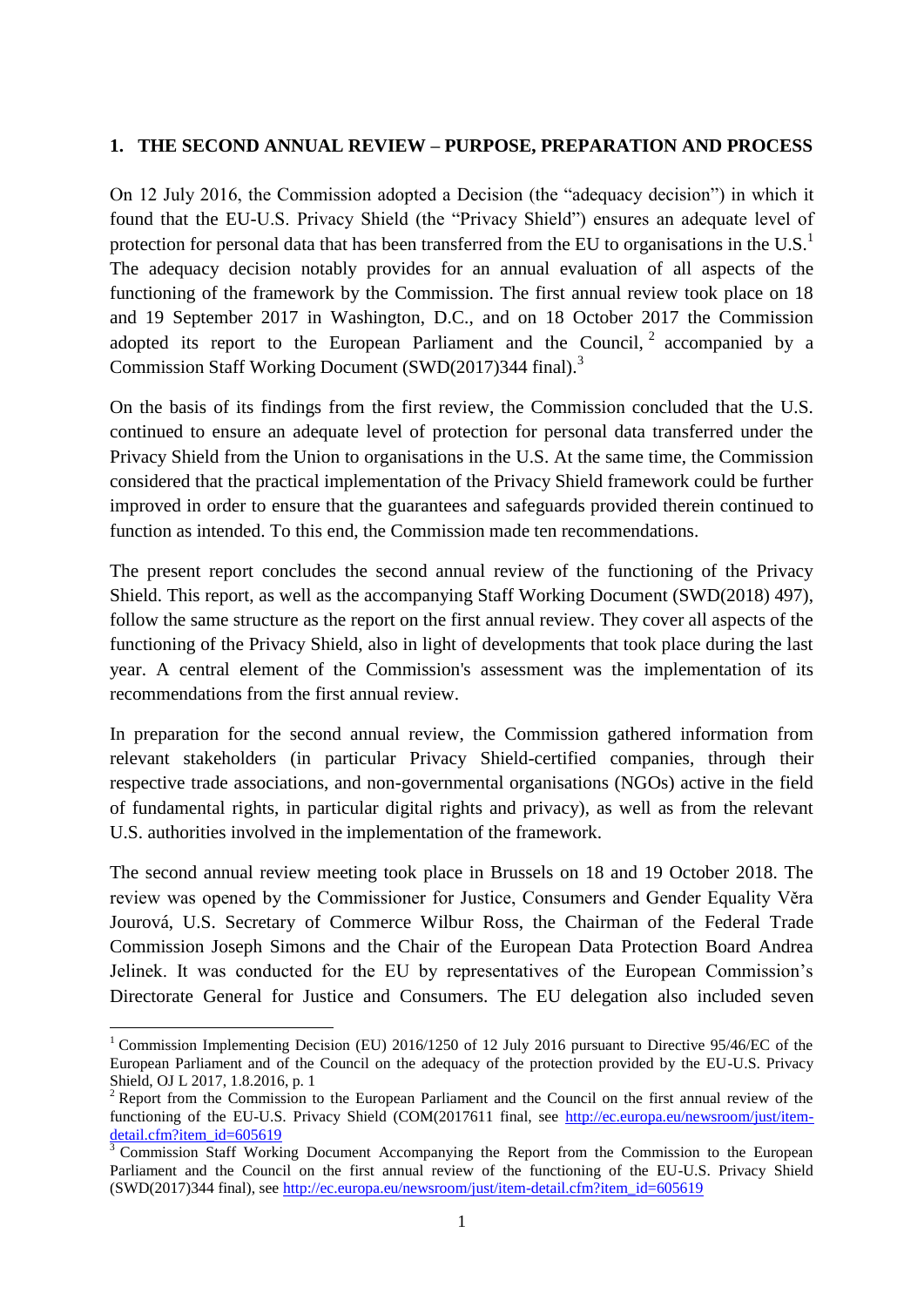representatives designated by the European Data Protection Board (the independent body bringing together representatives of the national data protection authorities of the EU Member States and the European Data Protection Supervisor).

On the U.S. side, representatives from the Department of Commerce, the Department of State, the Federal Trade Commission , the Department of Transportation, the Office of the Director of National Intelligence, the Department of Justice and members of the Privacy and Civil Liberties Oversight Board participated in the review, as well as the acting Ombudsperson and the Inspector General for the Intelligence Community. In addition, representatives from an organisation that offers independent dispute resolution services under the Privacy Shield and the American Arbitration Association provided information during the relevant review sessions. Finally, the review was informed by presentations from Privacy Shield-certified organisations on how companies comply with the requirements of the framework.

The Commission's findings have further been informed by a study commissioned by the Commission and publicly available material, such as court decisions, implementing rules and procedures of relevant U.S. authorities, reports and studies from non-governmental organisations, transparency reports issued by Privacy Shield-certified companies, annual reports from independent recourse mechanisms, as well as media reports.

This year's review took place in the context of the challenges to data privacy that are increasingly global in nature, as exemplified by the Facebook / Cambridge Analytica case. Both the EU and the U.S. are aware of the similar challenges they face when it comes to protection of personal data. During the review, both sides stressed the need to address such abuses of personal data, including through the vigorous enforcement actions by the EU's Data Protection Authority and the U.S. Federal Trade Commission.

The Commission's report also reflects the ongoing debate about federal privacy legislation in the U.S. The convergence between our two systems in the long term would strengthen the foundations on which the Privacy Shield framework has been developed.

## **2. FINDINGS AND CONCLUSION**

The second annual review covered both the "commercial aspects" of the Privacy Shield framework and issues relating to government access to personal data.

As regards the "commercial aspects", i.e. questions concerning the administration, oversight and enforcement of the obligations applying to certified companies, the Commission noted that in line with the Commission's recommendations from the first annual review, the Department of Commerce has further strengthened the certification process and introduced new oversight procedures. In particular, the Department of Commerce adopted a new process that requires first-time applicants to delay public representations regarding their Privacy Shield participation until their certification review is finalised by the Department of Commerce. Moreover, the Department of Commerce has introduced new mechanisms to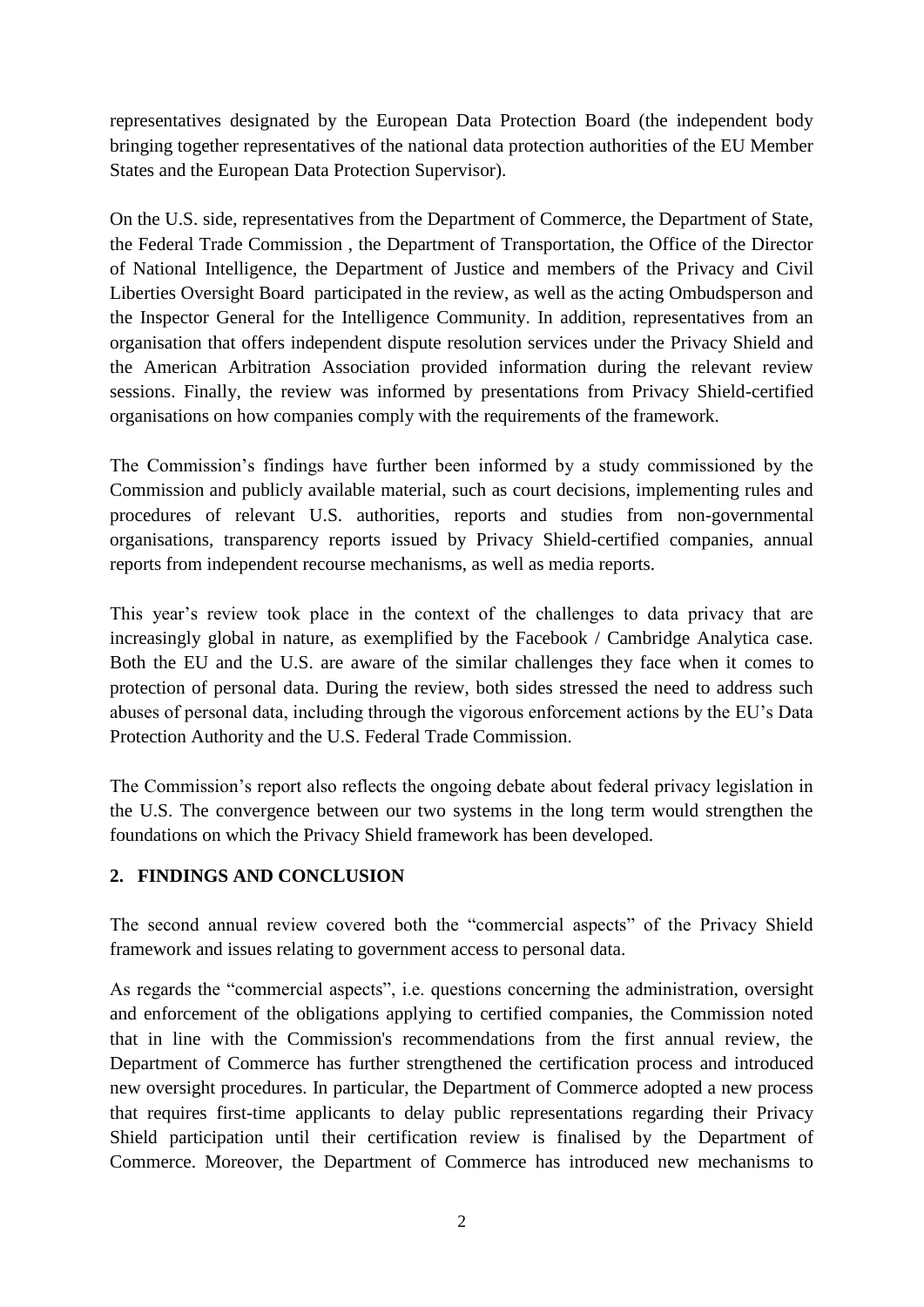detect potential compliance issues, such as random spot-checks (at the time of the annual review, such spot checks had been performed on about 100 organisations) and the monitoring of public reports about the privacy practices of Privacy Shield participants. In the search for false claims of participation in the framework, the Department of Commerce is now actively using a variety of tools, for instance a quarterly review of companies that have been identified as more likely to make false claims and a system for image and text searches on the internet. As a result of these newly introduced practices and procedures, the Department of Commerce since the first annual review has referred more than 50 cases to the Federal Trade Commission, which in turn took enforcement action in those cases where the referral as such was not sufficient in order to make the company concerned come into compliance.

With respect to enforcement, the Commission noted that the Federal Trade Commission, as part of its efforts to proactively monitor compliance with the Privacy Shield Principles, recently issued administrative subpoenas to request information from a number of Privacy Shield participants. The Federal Trade Commission has also confirmed that its investigation into the Facebook / Cambridge Analytica case is ongoing. Although the Commission considers that the Federal Trade Commission's new, more proactive approach to compliance monitoring is an important development, it regrets that at this stage it was not possible for to provide further information on its recent investigations and will closely monitor any further developments in this regard.

The second annual review also took into account relevant developments in the U.S. legal system in the area of privacy. These concern, in particular, the consultation initiated by the Department of Commerce on a federal approach to data privacy as well as the Federal Trade Commission's process of reflection on its current powers in the area of privacy and the efficacy of the use of its current remedial authority.

As the Facebook/Cambridge Analytica case and other revelations have shown, it would be important that the EU and the U.S. further converge in their responses. In this spirit, the Commission has observed the abovementioned initiatives with great interest and has contributed to the Department of Commerce's consultation process with a written  $submission<sup>4</sup>$ .

Regarding aspects relating to access and use of personal data by U.S. public authorities, the second annual review focused on relevant developments in the U.S. legal framework, including with regard to relevant agency policies and procedures, on recent trends in surveillance activities, and on developments in the setup and functioning of important oversight and redress mechanisms.

The most important legal development in the area of government access was the reauthorisation of Section 702 of the Foreign Intelligence Surveillance Act ("the Act") at the beginning of 2018. While the reauthorisation did not lead to the incorporation of the protections of Presidential Policy Directive 28 into the Act, as had been suggested by the

<sup>4</sup> Available at

1

[https://ec.europa.eu/info/sites/info/files/european\\_commission\\_submission\\_on\\_a\\_proposed\\_approach\\_to\\_consu](https://ec.europa.eu/info/sites/info/files/european_commission_submission_on_a_proposed_approach_to_consumer_privacy.pdf) [mer\\_privacy.pdf](https://ec.europa.eu/info/sites/info/files/european_commission_submission_on_a_proposed_approach_to_consumer_privacy.pdf)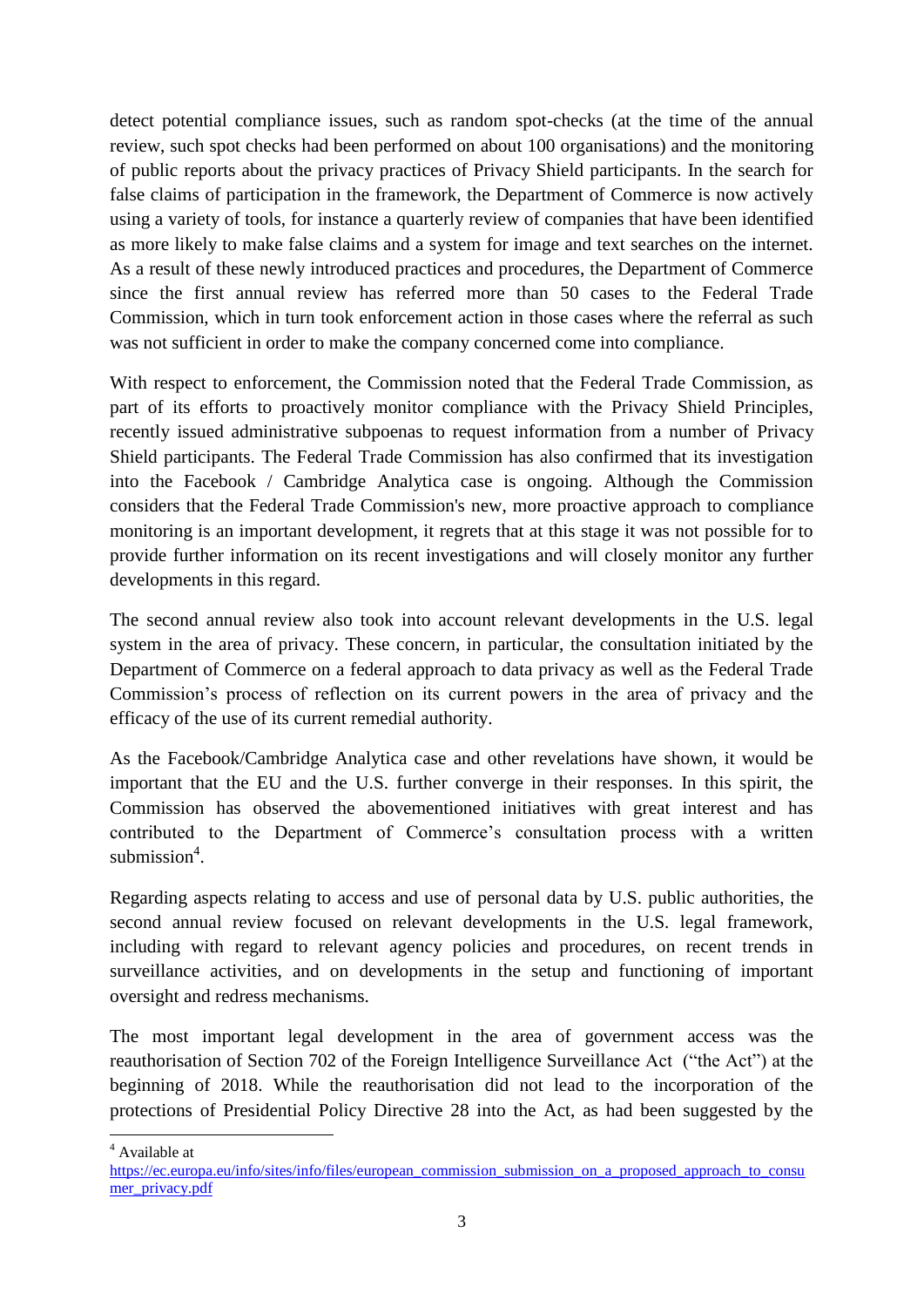Commission, neither did it restrict any of the safeguards contained in the Act which were in place when the Privacy Shield decision was adopted. Moreover, the amendments did not expand the powers of the U.S. Intelligence Community to acquire foreign intelligence information by targeting non-U.S. persons under Section 702. Instead, the Amendments Reauthorization Act of 2017, which amends the Foreign Intelligence Surveillance Act of 1978, introduced some limited additional privacy safeguards, for instance in the area of transparency.

There have also been important developments concerning the Privacy and Civil Liberties Oversight Board which, at the time of the first annual review, had only one Board member left. The Commission had therefore recommended the swift appointment of the missing Board members. On 11 October 2018, the U.S. Senate confirmed the nominations of the Chairman of the Privacy and Civil Liberties Oversight Board as well as of two other members of the Board, thereby reinstalling the Board to its full quorum and allowing it to exercise all its functions. After the first annual review, the Commission had also recommended the public release of the Board's report on Presidential Policy Directive 28. The report was released on 16 October 2018<sup>5</sup> and confirms that Presidential Policy Directive 28 is fully applied across the Intelligence Community. In particular, it confirms that further to the issuance of Presidential Policy Directive 28, the relevant elements of the Intelligence Community have adopted detailed rules on the implementation of that Directive and have changed their practices in order to bring them in line with the requirements of Presidential Policy Directive 28.

Finally, although the Commission had recommended the swift appointment of the Privacy Shield Ombudsperson, the position of Under-Secretary in the State Department to whom the office of the Ombudsperson has been assigned had not yet been filled by a permanent appointment at the time of the present report. In that regard, the Commission took note of the fact that at the second annual review, the U.S. government recognised the need for prompt progress on nominating a permanent Under Secretary and confirmed that this process is well underway.

At the time of the present report, the Ombudsperson mechanism had not yet received any requests. However, a complaint to the Ombudsperson had been submitted to the Croatian data protection authority and the relevant checks were ongoing.

The detailed findings concerning the functioning of all aspects of the Privacy Shield framework after its second year of operation are presented in the Commission Staff Working Document on the second annual review of the functioning of the EU-U.S. Privacy Shield (SWD(2018) 497) which accompanies the present report.

The information gathered in the context of the second annual review confirms the Commission's findings in the adequacy decision, both with regard to the "commercial aspects" of the framework and aspects relating to access to personal data transferred under the Privacy Shield by the U.S. authorities.

<sup>1</sup> <sup>5</sup> Report to the President on "the Implementation of Presidential Policy Directive 28: Signals Intelligence Activities", available at<https://www.pclob.gov/reports/report-PPD28/>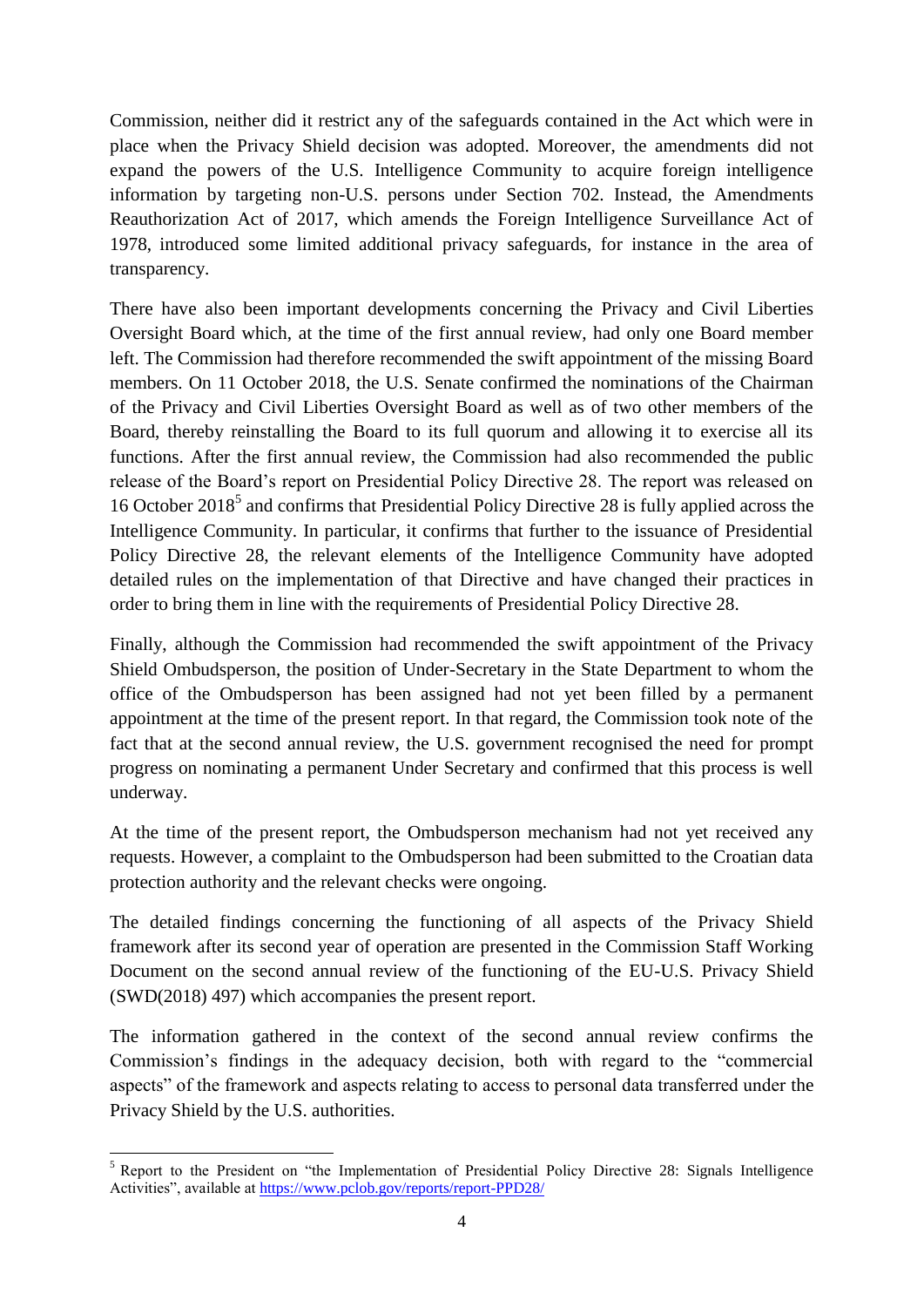On the basis of these findings, the Commission concludes that the United States continues to ensure an adequate level of protection for personal data transferred under the Privacy Shieldfrom the Union to organisations in the United States.

In particular, the steps taken to implement the Commission's recommendations following the first annual review have improved several aspects of the practical functioning of the framework in order to ensure that the level of protection of natural persons guaranteed by the adequacy decision is not undermined.

However, some of these steps have been taken only recently and the relevant processes are still ongoing. Any further developments concerning these processes therefore need to be closely monitored, in particular as they affect elements that are essential for the continuity of the adequacy finding. This concerns notably:

- 1. The effectiveness of the mechanisms introduced by the Department of Commerce in the second year of operation of the framework to proactively monitor compliance by certified companies with the Privacy Shield Principles, in particular compliance with substantive requirements and obligations.
- 2. The effectiveness of the tools introduced by the Department of Commerce since the first annual review to detect false claims of participation in the framework, with a particular focus on the search of false claims by companies that have never applied for certification.
- 3. The progress and outcome of ex-officio sweeps carried out by the Federal Trade Commission in the second year of operation of the Privacy Shield by means of administrative subpoenas to detect substantive violations of the Privacy Shield.
- 4. The development of additional guidance jointly by the Department of Commerce, Federal Trade Commission and EU data protection authorities on elements that require further clarification (e.g. HR data).
- 5. The appointment of a permanent Privacy Shield Ombudsperson.
- 6. The effectiveness of the handling and resolution of complaints by the Ombudsperson.

In particular, the Commission reiterates its call on the U.S. administration to confirm its political commitment to the Ombudsperson mechanism by appointing a permanent Privacy Shield Ombudsperson as a matter of priority. The Ombudsperson mechanism is an important element of the Privacy Shield framework and, while the acting Ombudsperson continues to carry out the relevant functions, the absence of a permanent appointee is highly unsatisfactory and should be remedied as soon as possible. The Commission expects the U.S. government to identify a nominee to fill the Ombudsperson position on a permanent basis by 28 February 2019 and inform the Commission about the nominated individual. If this does not take place